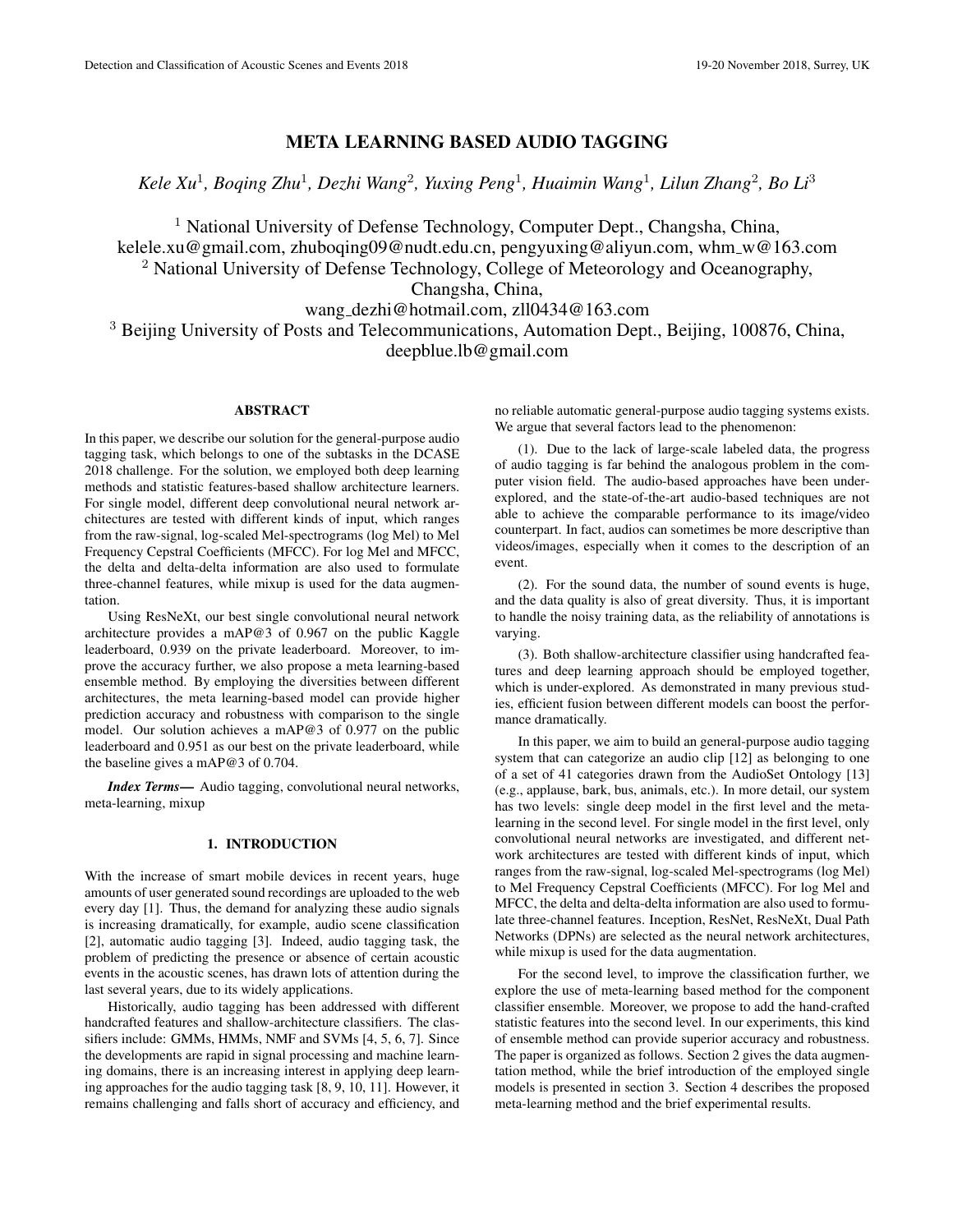#### 2. DATA AUGMENTATION

The disadvantage of small dataset is that the model tends to overfitting. Currently, most publicly available audio tagging datasets have limited sizes [14]. To overcome this problem, we randomly extract a snippet of the original audio signal with equal length, 1.5 seconds. In this paper, we explore the use of mixup data augmentation [15]. In more detail, virtual training examples can be constructed by using the following formula:

$$
x = \alpha \times x_i + (1 - \alpha) \times x_j \tag{1}
$$

$$
y = \alpha \times y_i + (1 - \alpha) \times y_j \tag{2}
$$

where  $(x_i, y_i)$  and  $(x_j, y_j)$  are two examples randomly selected from the training batch.  $\alpha$  is the mixed ratio. In our experiments,  $\alpha \in Beta(3, 3)$ . It is worthwhile to notice that the training samples can be either the raw wave signal segments or the time-frequency representations of the signal segment.

#### 3. SINGLE MODEL

We used three kinds of inputs to train the network: raw wave signal, log-mel of the audio segment, and MFCC of the audio segment. In the papers [16, 17], we observed the complementarity of different features, so different features are used to improve performance. We select a 1.5s section randomly from the audio and input it into the network. The selected section is different in each epoch. When we take raw wave as input. We directly input  $1.5 \times 44100 = 66150$ samples. When we take log-mel or MFCC as input, we extract a 64-dimensional log-mel and MFCC feature with a frame width of 80ms and a frame shift of 10ms, then we calculate the delta and delta-delta features of log-mel and MFCC with a window size of 9. Then we concatenate log-mel or MFCC with delta and delta-delta features to form a  $3 \times 64 \times 150$  dimension input [18]. Two different ways are used to train the model: using ImageNet-based pre-trained model to initialize the weights, and training the weight from scratch. For the neural network architectures, 6 different model architectures are used.

#### 3.1. Xception

Xception [19] is a deep convolutional neural network architecture inspired by Inception, where Inception modules have been replaced with depth-wise separable convolutions. In our experiments, Inception-V3 is employed with the log mel as input.

# 3.2. ResNet

ResNet makes the network deeper through a residual learning [20]. Instead of expecting each few stacked layers directly fit a desired underlying mapping, ResNet explicitly let these layers fit a residual mapping. Formally, denoting the desired underlying mapping as  $H(x)$ , the stacked nonlinear layers fit another mapping of  $F(x) :=$  $H(x) - x$ . The original mapping is recast into  $F(x) + x$ .

#### 3.3. ResNeXt

ResNeXt [21] is a successful improvement based on ResNet. In more detail, ResNeXt is constructed by repeating a building block that aggregates a set of transformations with the same topology. Experiments on image classification demonstrate that increasing cardinality is a more effective way of gaining accuracy than going deeper

or wider, especially when depth and width starts to give diminishing returns for existing models. The cardinality and the width of bottleneck are chosen as 32 and 4 respectively.

#### 3.4. SE-ResNeXt

By introducing a new architectural unit, which we term the Squeeze-and-Excitation (SE) block [22], networks could improve the representational power by explicitly modeling the interdependencies between the channels of its convolutional features. The SE block takes into account another relationship besides spatial relations: the channel relationship. It allows the network to perform feature recalibration, through which it can learn to use global information to selectively emphasize informative features and suppress less useful ones. We apply the SE block on the ResNeXt, which is denoted as SE-ResNeXt in Table 1.

#### 3.5. Wave-ResNeXt

To process the raw wave-form, we use a one-dimensional convolution to simulate a band-pass filter to extract features. Moreover, In order to obtain more complementary features, we use multi-scale convolution to the original signal. Just like the multi-scale feature extraction process we designed in [17], the backend network is replaced by the ResNeXt.

## 3.6. DPN

Residual Network (ResNet) enables feature re-usage while Densely Convolutional Network (DenseNet) enables new features exploration which are both important for learning good representations. To enjoy the benefits from both path topologies, Dual Path Network (DPN) [23] shares common features while maintaining the flexibility to explore new features through dual path architectures.

The detail performances of different single models are given in Table 1. The number following the network name represents the number of layers in the network, for example ResNet50 means ResNet with the configuration of 50 layers. As can be seen from Table 1, we found ImageNet-based pre-traiend model can improve the performances, but the generalization error between the train and test data is increased. Further, the Log-Mel feature can achieve better performance than waveform or MFCC generally. Moreover, it is worthwhile to notice that mixup can boost the performance without any exception.

## 4. META LEARNING-BASED ENSEMBLE AND EXPERIMENTAL RESULTS

It is widely known that ensemble diverse classifiers can improve the accuracy and robustness for the classification task. However, the ensemble learning has been under-explored for the audio tagging task. Previous efforts employ linear regression for the ensemble learning. Here, unlike previous attempts, we explore the use of stacked generalization in multiple levels to improve accuracy and robustness in this multi-class classification problem. The framework is computational, scalable and it have been tested on multiple machine learning tasks. Fig. 1 shows the proposed stacking architecture used in our task, which is composed of two levels. We randomly split the data into 5 folds in our experiments. For each CNN, we run 5 individual CNN models for each fold, and one model to predict the probabilities for each sample in the validating set by using the whole training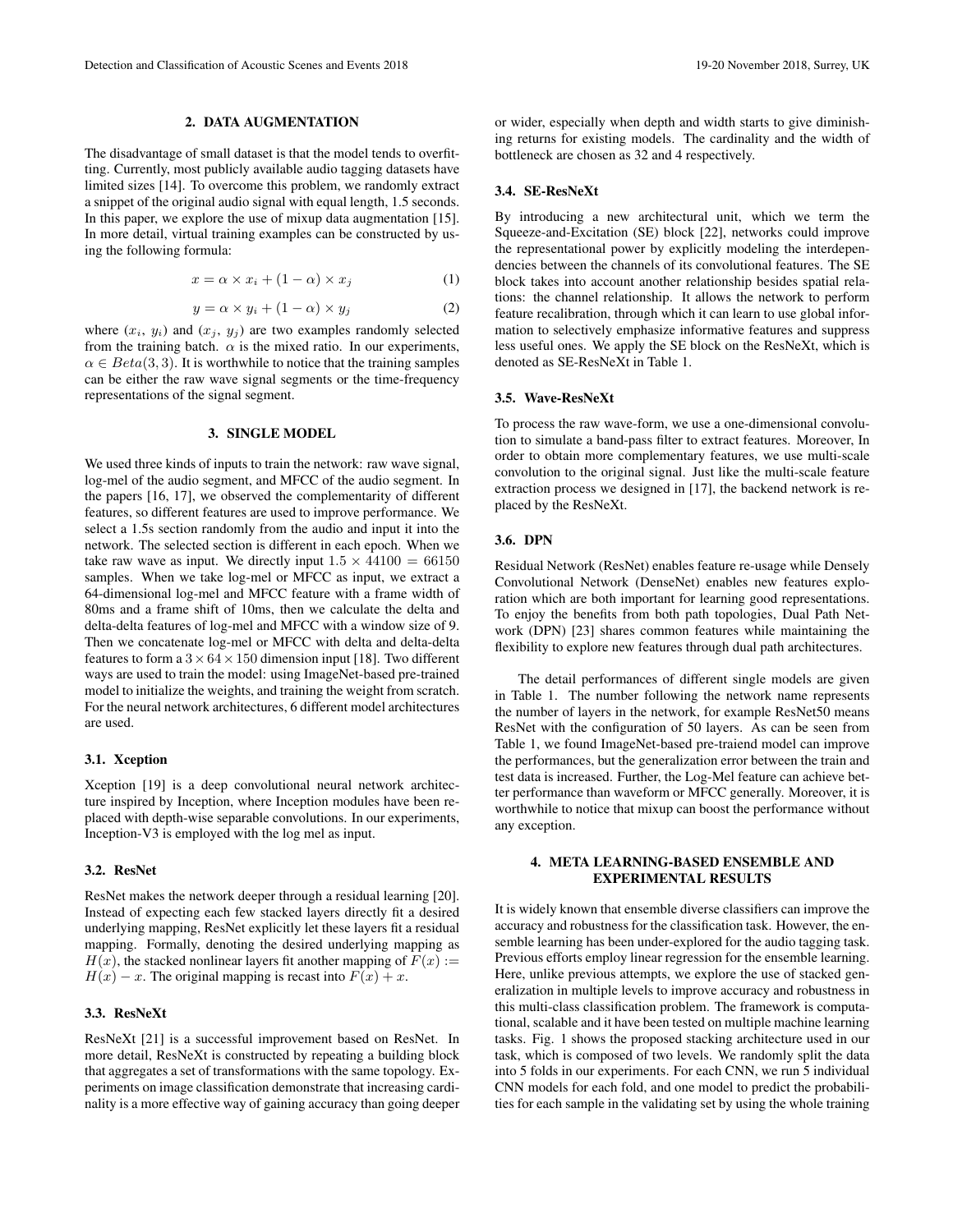| Network architecture | Pretraiend | Input       | Data augmentation | Public mAP@3 | Private mAP@3 |
|----------------------|------------|-------------|-------------------|--------------|---------------|
| Wave-ResNext         | Yes        | wave        |                   | 0.938        | 0.918         |
| Wave-ResNext         | No.        | wave        |                   | 0.910        | 0.902         |
| Xception             | Yes        | log mel     | mixup             | 0.917        | 0.906         |
| ResNet <sub>50</sub> | Yes        | <b>MFCC</b> | mixup             | 0.932        | 0.914         |
| ResNet <sub>50</sub> | Yes        | log mel     | mixup             | 0.950        | 0.932         |
| ResNeXt101           | Yes        | log mel     |                   | 0.935        | 0.924         |
| ResNeXt101           | Yes        | log mel     | mixup             | 0.967        | 0.939         |
| ResNeXt101           | No         | log mel     | mixup             | 0.921        | 0.887         |
| SE-ResNeXt101        | Yes        | log mel     |                   | 0.939        | 0.920         |
| SE-ResNeXt101        | <b>Yes</b> | log mel     | mixup             | 0.950        | 0.927         |
| DPN68                | Yes        | log mel     |                   | 0.939        | 0.925         |
| DPN68                | Yes        | log mel     | mixup             | 0.950        | 0.922         |
| DPN96                | Yes        | log mel     |                   | 0.937        | 0.926         |
| DPN96                | <b>Yes</b> | log mel     | mixup             | 0.964        | 0.936         |
| DPN96                | No         | log mel     | mixup             | 0.917        | 0.886         |
| <b>DPN107</b>        | Yes        | log mel     | mixup             | 0.957        | 0.938         |

Table 1: Performance comparison between different single models



Figure 1: Meta-features construction using CNNs.



In our experiments, the first layers are composed of 5 different CNN architectures: ResNeXt using the log mel with mixup, ResNeXt using the raw wave without mixup; ResNet using the log mel without mixup, ResNet using the wave with mixup, DPN using the log mel with mixup (as can be seen from Fig.2).

Except for the deep learning-based meta features, we also employ the traditional handcrafted features. In more detail, we calculate the max value, min value, variance value, skewness for the MFCC of the audio signal segment. And the statistical features are also used as the meta-features.

For level 2, we employ the widely used method gradient tree boosting machine for the multi-class classification task. The eXtreme Gradient Boosting method (XGBoost) [24, 25] library, a tree boosting machine based classification implementation, is selected as the benchmark. It is because that compared to other approaches (such as, linear regression, Support Vector Machine, Random For-



Figure 2: Meta-learning for audio tagging.

est [26]), XGBoost provides better classification performance in our experiment, and its power has furthermore been validated on several public machine learning challenges. We use the default hyper parameters for the XGBoost, and the maximum depth is set to 3 to prevent overfitting.

Using the proposed meta-learning method, our solution achieves a mAP@3 of 0.977 on the public leaderboard and 0.951 as our best on the private leaderboard, while the baseline gives a mAP@3 of 0.70.

## 5. CONCLUSION

In this article, we proposed an effective meta-learning system employing both deep learning architectures and statistic features-based learners to achieve a successful solution for the general-purpose audio tagging task in DCASE 2018. A comparative study of the performance of several well-developed convolutional neural network architectures with different types of input were conducted to obtain excellent single models for the subsequent meta-learning. Mixup